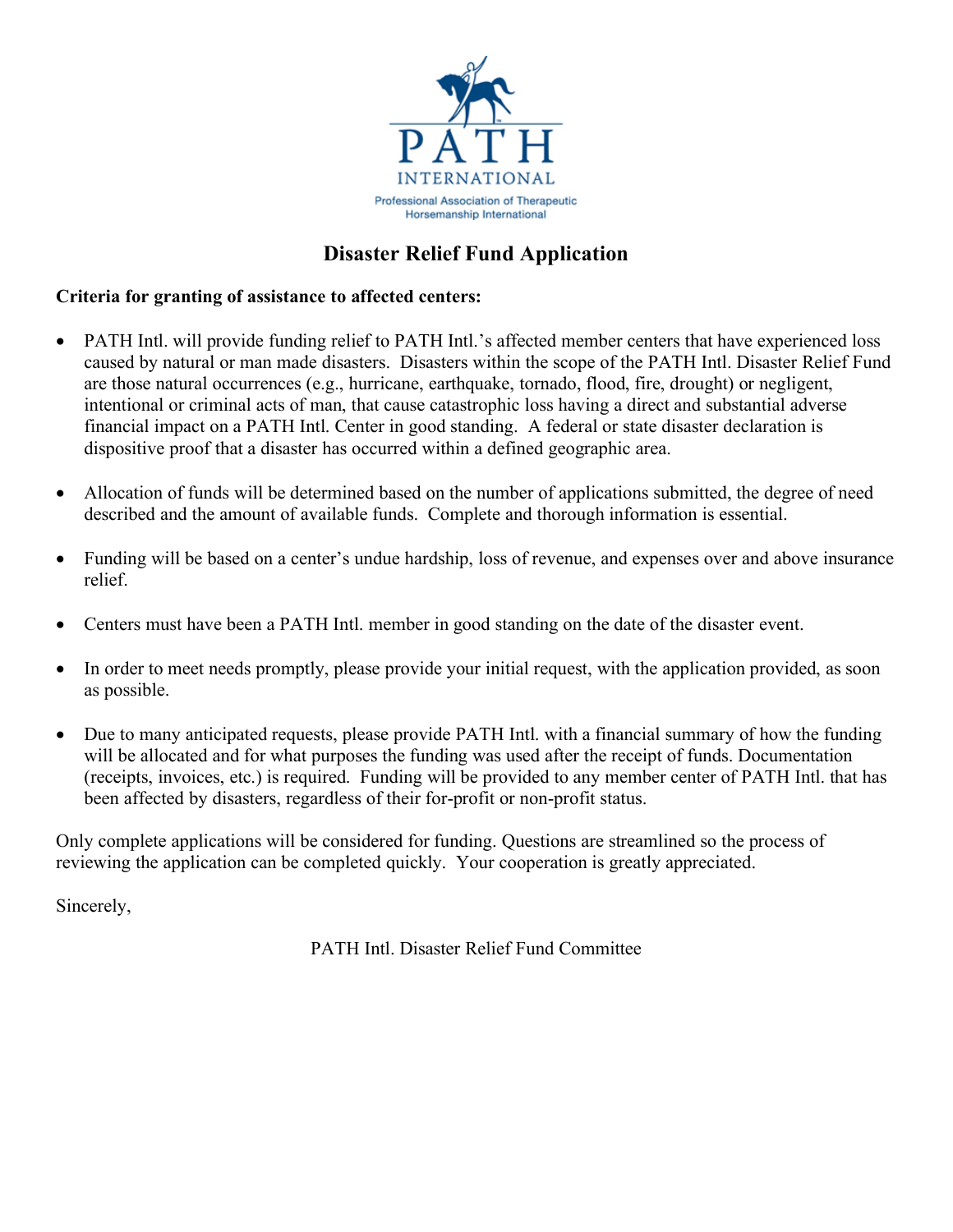## **PATH Intl. Disaster Relief Fund Application**

| Please complete one application for each location for which funding is requested.                                                                                                                                             |                                                                                                                                                                                                                                                                                                                                                                                                                                                                                                                                                                                              |  |  |  |  |  |  |  |
|-------------------------------------------------------------------------------------------------------------------------------------------------------------------------------------------------------------------------------|----------------------------------------------------------------------------------------------------------------------------------------------------------------------------------------------------------------------------------------------------------------------------------------------------------------------------------------------------------------------------------------------------------------------------------------------------------------------------------------------------------------------------------------------------------------------------------------------|--|--|--|--|--|--|--|
|                                                                                                                                                                                                                               |                                                                                                                                                                                                                                                                                                                                                                                                                                                                                                                                                                                              |  |  |  |  |  |  |  |
|                                                                                                                                                                                                                               |                                                                                                                                                                                                                                                                                                                                                                                                                                                                                                                                                                                              |  |  |  |  |  |  |  |
|                                                                                                                                                                                                                               |                                                                                                                                                                                                                                                                                                                                                                                                                                                                                                                                                                                              |  |  |  |  |  |  |  |
|                                                                                                                                                                                                                               |                                                                                                                                                                                                                                                                                                                                                                                                                                                                                                                                                                                              |  |  |  |  |  |  |  |
|                                                                                                                                                                                                                               |                                                                                                                                                                                                                                                                                                                                                                                                                                                                                                                                                                                              |  |  |  |  |  |  |  |
|                                                                                                                                                                                                                               | Phone number(s): $\frac{1}{2}$ $\frac{1}{2}$ $\frac{1}{2}$ $\frac{1}{2}$ $\frac{1}{2}$ $\frac{1}{2}$ $\frac{1}{2}$ $\frac{1}{2}$ $\frac{1}{2}$ $\frac{1}{2}$ $\frac{1}{2}$ $\frac{1}{2}$ $\frac{1}{2}$ $\frac{1}{2}$ $\frac{1}{2}$ $\frac{1}{2}$ $\frac{1}{2}$ $\frac{1}{2}$ $\frac{1}{2}$ $\frac{1}{2}$ $\frac{$                                                                                                                                                                                                                                                                            |  |  |  |  |  |  |  |
| Please type or print the following information:                                                                                                                                                                               |                                                                                                                                                                                                                                                                                                                                                                                                                                                                                                                                                                                              |  |  |  |  |  |  |  |
| Secondary contact information<br>$\bullet$                                                                                                                                                                                    |                                                                                                                                                                                                                                                                                                                                                                                                                                                                                                                                                                                              |  |  |  |  |  |  |  |
| $\bullet$                                                                                                                                                                                                                     | Please list the preferred method of communication (i.e.; phone, email, US Postal Service)                                                                                                                                                                                                                                                                                                                                                                                                                                                                                                    |  |  |  |  |  |  |  |
| $\bullet$                                                                                                                                                                                                                     | What event precipitated your need for funding and on what date did it occur?                                                                                                                                                                                                                                                                                                                                                                                                                                                                                                                 |  |  |  |  |  |  |  |
| For how long has your center provided services?<br>$\bullet$                                                                                                                                                                  |                                                                                                                                                                                                                                                                                                                                                                                                                                                                                                                                                                                              |  |  |  |  |  |  |  |
| How long has your center been a PATH Intl. member?<br>$\bullet$                                                                                                                                                               |                                                                                                                                                                                                                                                                                                                                                                                                                                                                                                                                                                                              |  |  |  |  |  |  |  |
| Financial Impact:                                                                                                                                                                                                             |                                                                                                                                                                                                                                                                                                                                                                                                                                                                                                                                                                                              |  |  |  |  |  |  |  |
| What was the total loss from the disaster?<br>$\bullet$<br>$\bullet$<br>budget? If not, what were the variances?<br>$\bullet$<br>$\bullet$<br>$\bullet$                                                                       | What was your center's budgeted revenue and expenses for your past fiscal year? Did you achieve your center's<br>What is your center's budgeted revenue and expenses for your current fiscal year?<br>Were you on track to achieve your center's budget for the current fiscal year?<br>What financial impact (revenue and/or expenses) will this event have on your budget for the current fiscal year?<br>What short and long term strategies have you adopted to help your center recover?<br>If you are not currently providing services, when do you expect to resume your programming? |  |  |  |  |  |  |  |
| Service Impact                                                                                                                                                                                                                |                                                                                                                                                                                                                                                                                                                                                                                                                                                                                                                                                                                              |  |  |  |  |  |  |  |
| How many participants was your center serving prior to this event?<br>$\bullet$<br>How many participants is your center serving after this event?<br>$\bullet$<br>٠<br>$\bullet$<br>receive additional amounts? For how long? | How many participants did your center serve during the same time frame last year?<br>What level of insurance do you carry, and what amount has your center claimed and been reimbursed? Will you                                                                                                                                                                                                                                                                                                                                                                                             |  |  |  |  |  |  |  |

• Please share any additional information you feel is relevant to your center's application for disaster relief funds.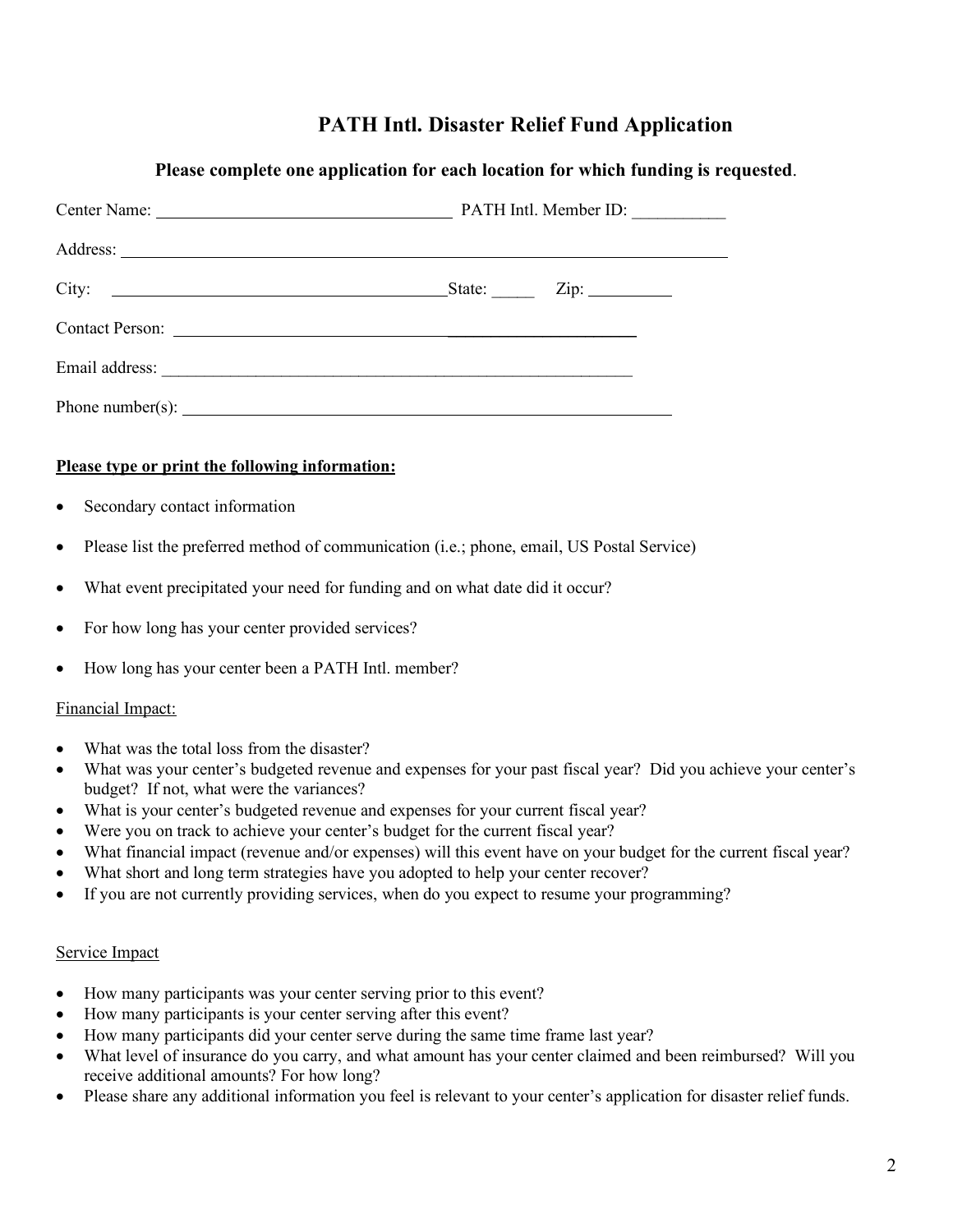The following items are eligible expenses for the purposes of this grant. Please rank your funding needs (top priority  $= 1$ ) and assign a request amount to each:

| <b>ITEM</b>                                                      | <b>RANK</b> | <b>AMOUNT REQUESTED</b> |
|------------------------------------------------------------------|-------------|-------------------------|
| Horse health and/or well-being                                   |             |                         |
| Feed/hay                                                         |             |                         |
| Veterinary                                                       |             |                         |
| Farrier                                                          |             |                         |
| Supplements                                                      |             |                         |
| Meds                                                             |             |                         |
| Rent/mortgage                                                    |             |                         |
| Utilities                                                        |             |                         |
| <b>Employee Compensation</b>                                     |             |                         |
| Other (please explain):                                          |             |                         |
|                                                                  |             |                         |
| Less Insurance Reimbursement<br>(actual or adjuster's estimates) |             |                         |

## **TOTAL requested \_\_\_\_\_\_\_\_\_\_\_\_\_\_\_\_\_\_\_**

If funding is granted, do you agree to provide, no later than 3 months after dollars have been awarded, a financial accounting and written report of the disbursement of these funds?

Yes No

Note: Dollars awarded will be directly deposited into your center's bank account. In order to receive any dollars awarded, please provide the account name, routing number and account number as well as a bank contact person.

Note: Please also notify your region representative that you are submitting a Disaster Relief Fund Application. Contact information for your Region Rep can be found on the PATH Intl. website under regional information.